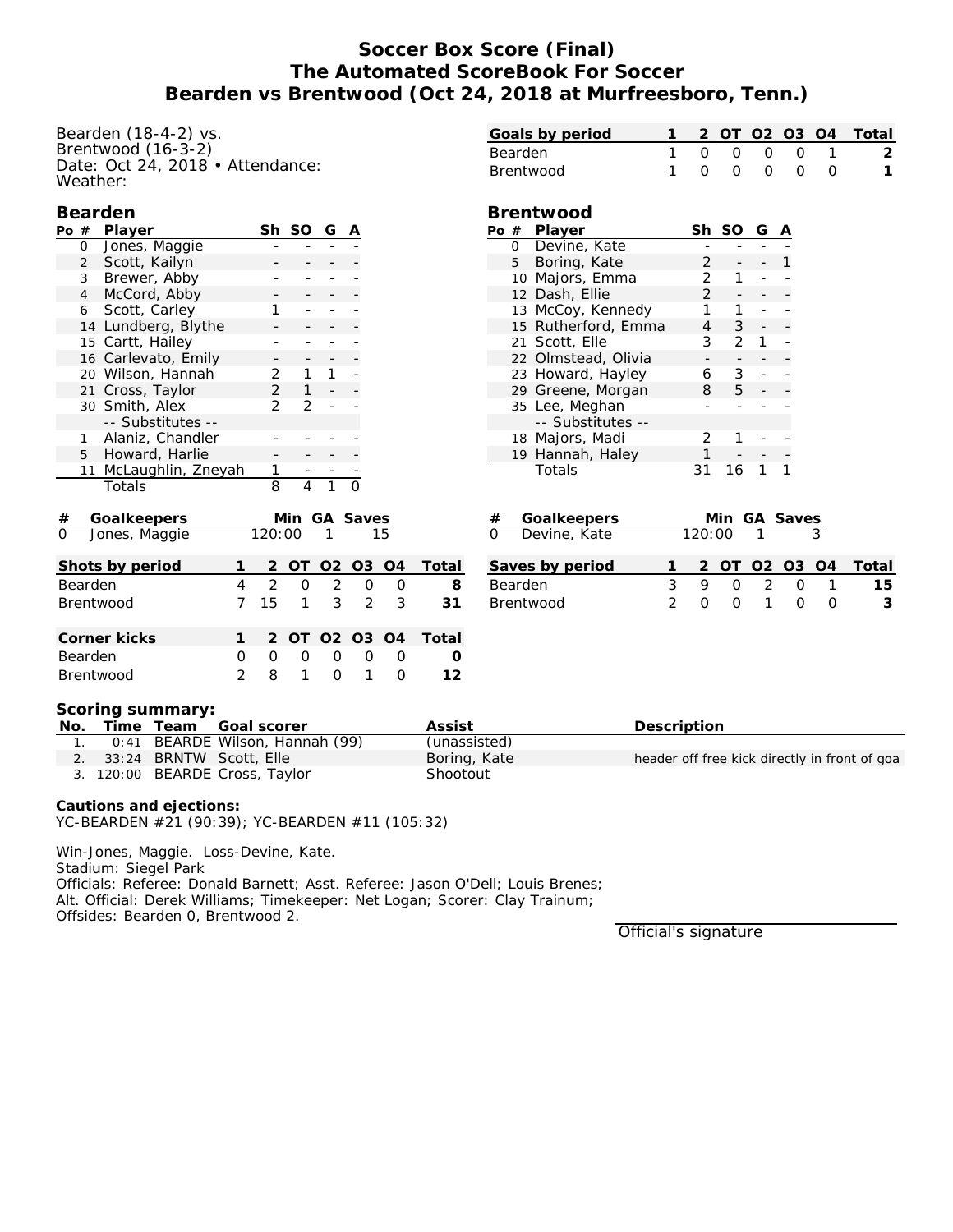# **Soccer Box Score (Final) The Automated ScoreBook For Soccer Bearden vs Brentwood (Oct 24, 2018 at Murfreesboro, Tenn.)**

SHOOTOUT RESULTS: Bearden: 16/Y 15/Y 3/Y 30/Y 21/GWG Brentwood: 23/Y 5/N 22/Y 18/Y Bearden wins shootout 4-3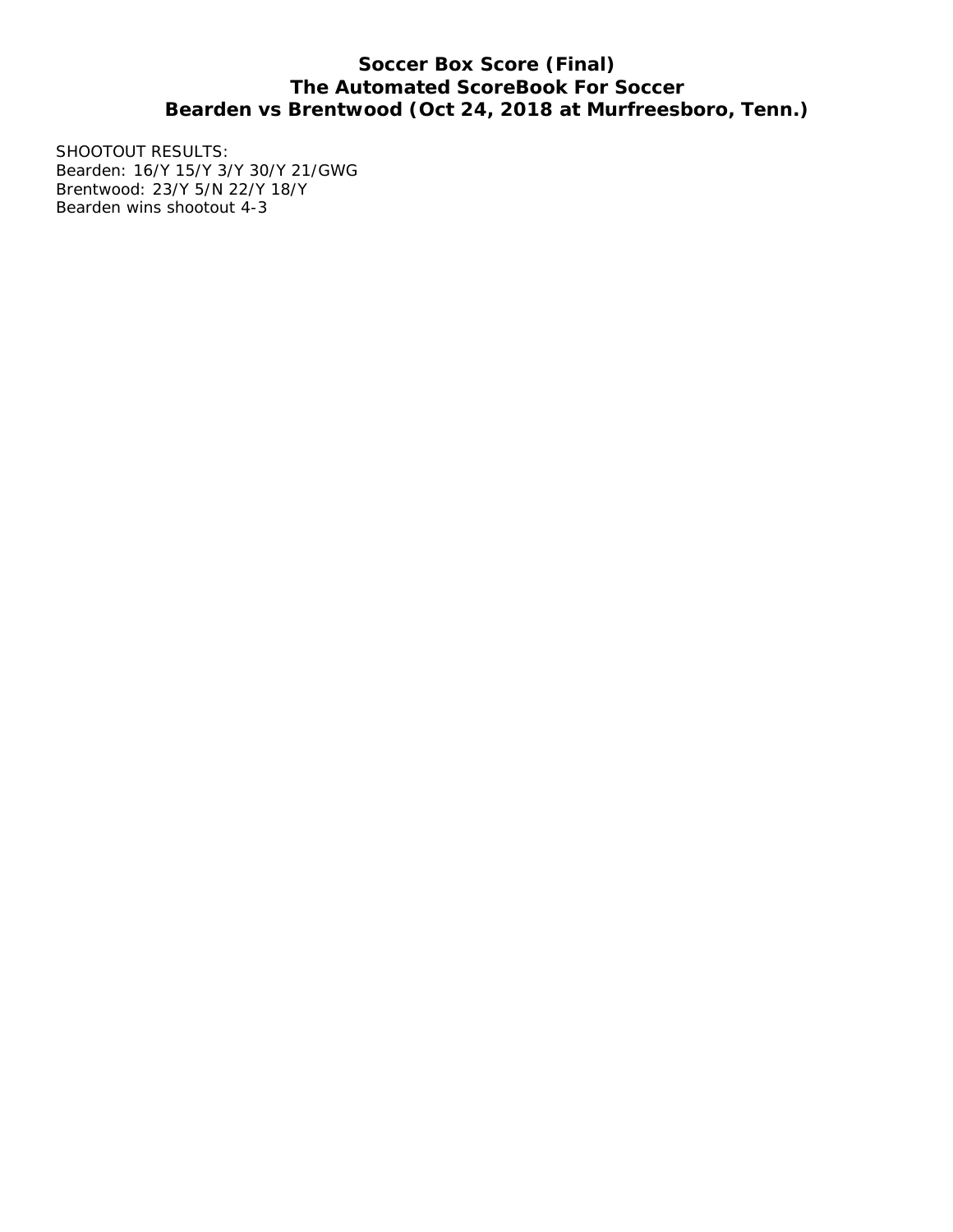### **Play-by-Play Summary (1st period) Bearden vs Brentwood (Oct 24, 2018 at Murfreesboro, Tenn.)**

**Bearden Starters:**

- 0 Jones, Maggie
- 2 Scott, Kailyn
- 3 Brewer, Abby
- 4 McCord, Abby
- 6 Scott, Carley
- 14 Lundberg, Blythe
- 15 Cartt, Hailey
- 16 Carlevato, Emily
- 20 Wilson, Hannah
- 21 Cross, Taylor
- 30 Smith, Alex

### **Brentwood Starters:**

- 0 Devine, Kate
	- 13 McCoy, Kennedy
	- 15 Rutherford, Emma
	- 5 Boring, Kate
	- 10 Majors, Emma
	- 12 Dash, Ellie
	- 21 Scott, Elle
	- 22 Olmstead, Olivia
	- 23 Howard, Hayley
	- 29 Greene, Morgan
		- 35 Lee, Meghan

- 00:00 Jones, Maggie at goalie for Bearden.
- 00:00 Devine, Kate at goalie for Brentwood.
- Foul on Brentwood.
- 00:41 GOAL by BEARDEN Wilson, Hannah (FIRST GOAL), goal number 99 for season.

#### **BEARDEN 1, BRENTWOOD 0**

- \*
- Foul on Brentwood.
- Foul on Bearden.
- Foul on Bearden.
- Foul on Bearden.
- 11:42 Shot by BRNTWOOD Greene, Morgan, SAVE Jones, Maggie.
- 13:29 Shot by BEARDEN Smith, Alex, SAVE Devine, Kate.
- 13:56 Shot by BRNTWOOD Greene, Morgan, SAVE Jones, Maggie.
- 15:11 BRNTWOOD substitution: Dash, Ellie for McCoy, Kennedy.
- 16:04 Shot by BEARDEN Cross, Taylor, SAVE Devine, Kate.
- 18:39 Shot by BRNTWOOD Rutherford, Emma WIDE. Foul on Bearden.
- 20:14 Shot by BRNTWOOD Greene, Morgan WIDE. Foul on Brentwood. Foul on Brentwood.
- 22:48 Shot by BEARDEN Cross, Taylor HIGH.
- 23:21 BRNTWOOD substitution: McCoy, Kennedy for Dash, Ellie.
- 23:41 BEARDEN substitution: Alaniz, Chandler for Smith, Alex. Foul on Bearden. Foul on Bearden.
- 29:58 Corner kick by BRNTWOOD Greene, Morgan [29:58]. Foul on Bearden.
- 32:56 Shot by BRNTWOOD Greene, Morgan BLOCKED. Foul on Bearden.
- 33:24 Header GOAL by BRNTWOOD Scott, Elle, Assist by Boring, Kate.

#### **BEARDEN 1, BRENTWOOD 1**

\*header off free kick directly in front of goal Foul on Bearden.

- 33:24 BEARDEN substitution: Smith, Alex for Brewer, Abby.
- 33:24 BEARDEN substitution: McLaughlin, Zneyah for Cross, Taylor.
- 33:24 BRNTWOOD substitution: Hannah, Haley for Rutherford, Emma. Foul on Brentwood.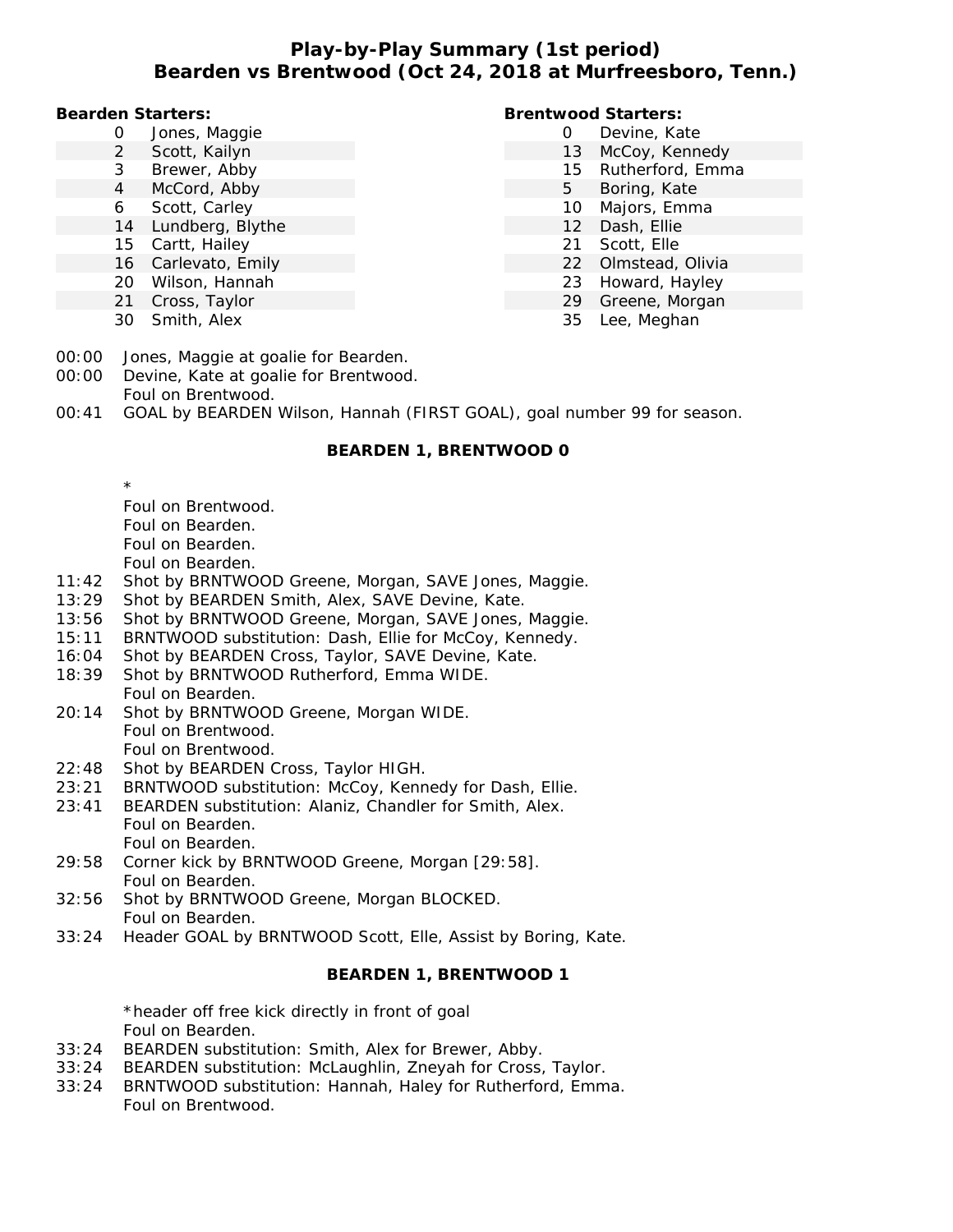# **Play-by-Play Summary (1st period) Bearden vs Brentwood (Oct 24, 2018 at Murfreesboro, Tenn.)**

Foul on Bearden.

- 39:15 Corner kick by BRNTWOOD Majors, Emma [39:15].
- 39:20 Offside against Brentwood.
- 39:38 Shot by BRNTWOOD Howard, Hayley, SAVE Jones, Maggie.
- 40:00 End of period [40:00].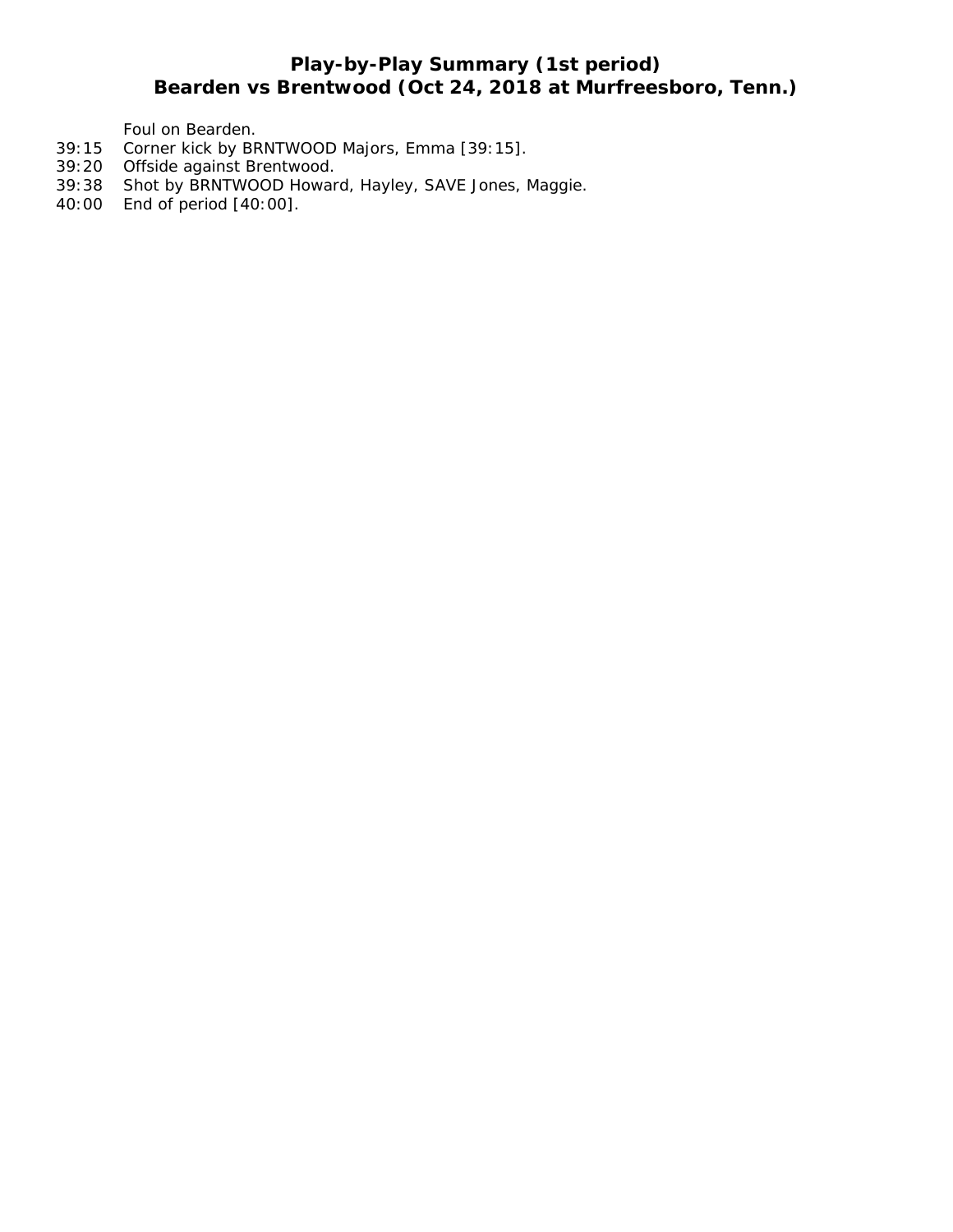### **Play-by-Play Summary (2nd period) Bearden vs Brentwood (Oct 24, 2018 at Murfreesboro, Tenn.)**

- 40:00 Start of 2nd period [40:00].
- 40:00 For BRNTWOOD: #0 Devine, Kate, #21 Scott, Elle, #23 Howard, Hayley, #35 Lee, Meghan, #5 Boring, Kate, #15 Rutherford, Emma, #10 Majors, Emma, #22 Olmstead, Olivia, #18 Majors, Madi, #29 Greene, Morgan, #13 McCoy, Kennedy.
- 40:00 For BEARDEN: #0 Jones, Maggie, #16 Carlevato, Emily, #15 Cartt, Hailey, #21 Cross, Taylor, #4 McCord, Abby, #5 Howard, Harlie, #3 Brewer, Abby, #6 Scott, Carley, #2 Scott, Kailyn, #20 Wilson, Hannah, #30 Smith, Alex.
- 41:52 Shot by BRNTWOOD Greene, Morgan, SAVE Jones, Maggie.
- 42:06 Corner kick by BRNTWOOD Greene, Morgan [42:06]. Foul on Brentwood. Foul on Bearden.
- 45:15 Shot by BRNTWOOD Greene, Morgan, SAVE Jones, Maggie. Foul on Brentwood.
- 46:03 Shot by BEARDEN Wilson, Hannah WIDE. Foul on Brentwood. Foul on Brentwood.
- 50:35 Shot by BRNTWOOD Rutherford, Emma, SAVE Jones, Maggie. Foul on Brentwood. Foul on Bearden.
- 52:42 Shot by BRNTWOOD Scott, Elle WIDE.
- 53:03 Corner kick by BRNTWOOD Majors, Emma [53:03].
- 53:13 Shot by BRNTWOOD Majors, Madi, SAVE Jones, Maggie.
- 53:47 Corner kick by BRNTWOOD Greene, Morgan [53:47].
- 54:00 Shot by BRNTWOOD Scott, Elle, SAVE Jones, Maggie.
- 54:13 Corner kick by BRNTWOOD Greene, Morgan [54:13].
- 54:31 Shot by BRNTWOOD Rutherford, Emma, SAVE Jones, Maggie.
- 54:44 Shot by BRNTWOOD Howard, Hayley HIGH.
- 54:49 BEARDEN substitution: Alaniz, Chandler for Smith, Alex.
- 56:40 Corner kick by BRNTWOOD Majors, Emma [56:40].
- 58:35 Shot by BRNTWOOD Majors, Emma, SAVE Jones, Maggie.
- 60:50 Shot by BRNTWOOD Greene, Morgan WIDE.
- 61:58 Shot by BRNTWOOD Howard, Hayley, SAVE Jones, Maggie.
- 62:41 BRNTWOOD substitution: Hannah, Haley for McCoy, Kennedy.
- 62:41 BRNTWOOD substitution: Dash, Ellie for Greene, Morgan.
- 65:19 Corner kick by BRNTWOOD Majors, Emma [65:19]. Foul on Brentwood. Foul on Bearden.
- 68:16 Shot by BRNTWOOD Boring, Kate WIDE.
- 69:51 Shot by BRNTWOOD Dash, Ellie HIT CROSSBAR.
- 70:29 Shot by BRNTWOOD Rutherford, Emma, SAVE Jones, Maggie.
- 71:36 Corner kick by BRNTWOOD Majors, Emma [71:36].
- 72:16 BEARDEN substitution: Smith, Alex for Alaniz, Chandler.
- 72:16 BEARDEN substitution: McLaughlin, Zneyah for Cross, Taylor. Foul on Brentwood.
- 74:01 Shot by BEARDEN Scott, Carley WIDE. Foul on Bearden. Foul on Bearden.
- 75:53 Shot by BRNTWOOD Hannah, Haley BLOCKED. Foul on Brentwood. Foul on Brentwood.
- 78:10 BRNTWOOD substitution: Greene, Morgan for Hannah, Haley.
- 78:10 BRNTWOOD substitution: McCoy, Kennedy for Dash, Ellie.
- 78:27 Corner kick by BRNTWOOD Majors, Emma [78:27]. Foul on Bearden.
- 80:00 End of period [80:00].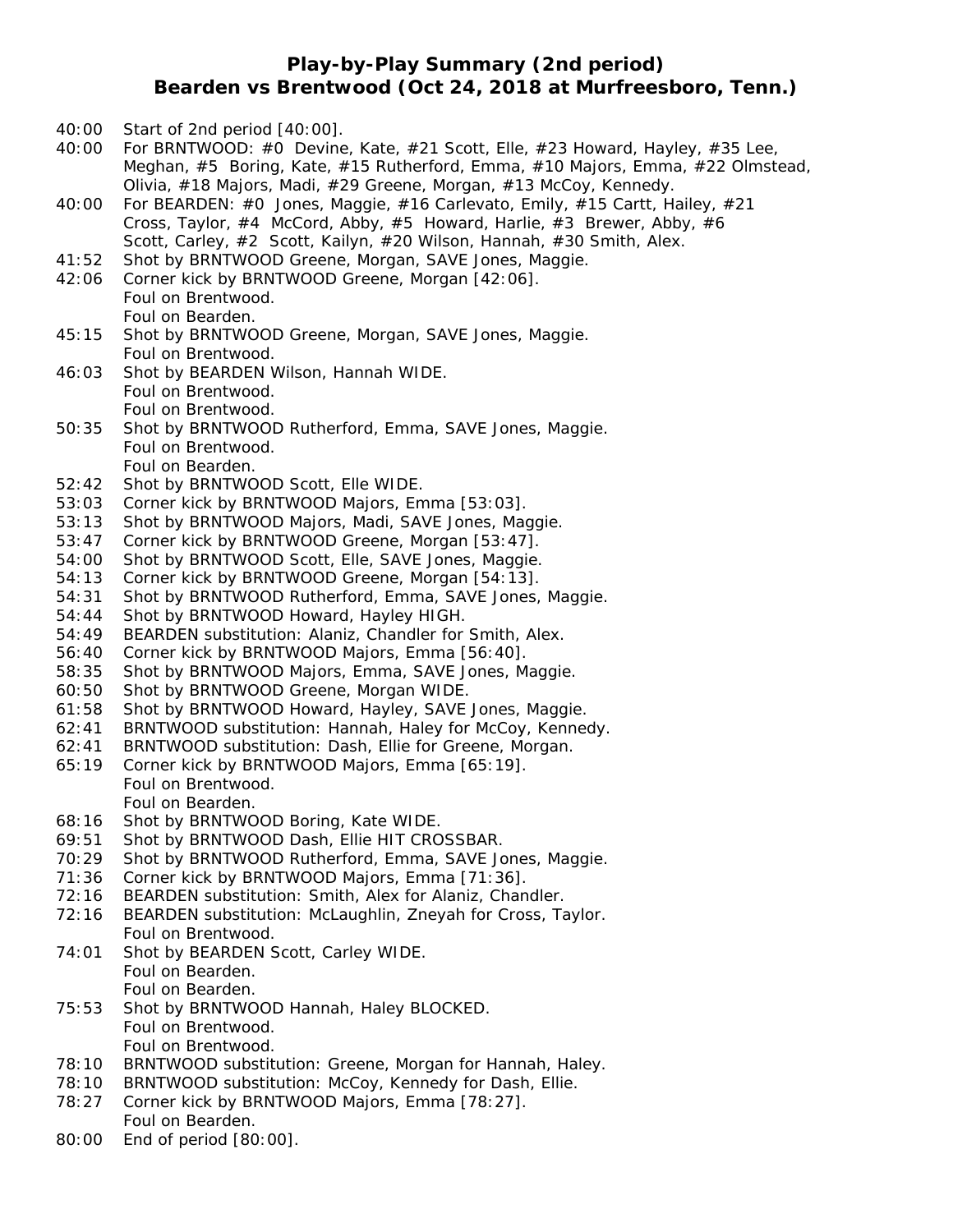## **Play-by-Play Summary (OT period) Bearden vs Brentwood (Oct 24, 2018 at Murfreesboro, Tenn.)**

- 80:00 Start of OT period [80:00].
- 80:00 For BRNTWOOD: #0 Devine, Kate, #15 Rutherford, Emma, #29 Greene, Morgan, #22 Olmstead, Olivia, #23 Howard, Hayley, #18 Majors, Madi, #35 Lee, Meghan, #10 Majors, Emma, #5 Boring, Kate, #13 McCoy, Kennedy, #21 Scott, Elle.
- 80:00 For BEARDEN: #0 Jones, Maggie, #3 Brewer, Abby, #4 McCord, Abby, #16 Carlevato, Emily, #30 Smith, Alex, #14 Lundberg, Blythe, #5 Howard, Harlie, #6 Scott, Carley, #20 Wilson, Hannah, #30 Smith, Alex, #21 Cross, Taylor.
- 82:18 Corner kick by BRNTWOOD Majors, Emma [82:18]. Foul on Bearden. Foul on Bearden.
- 89:39 Shot by BRNTWOOD Majors, Emma WIDE.
- 90:00 End of period [90:00].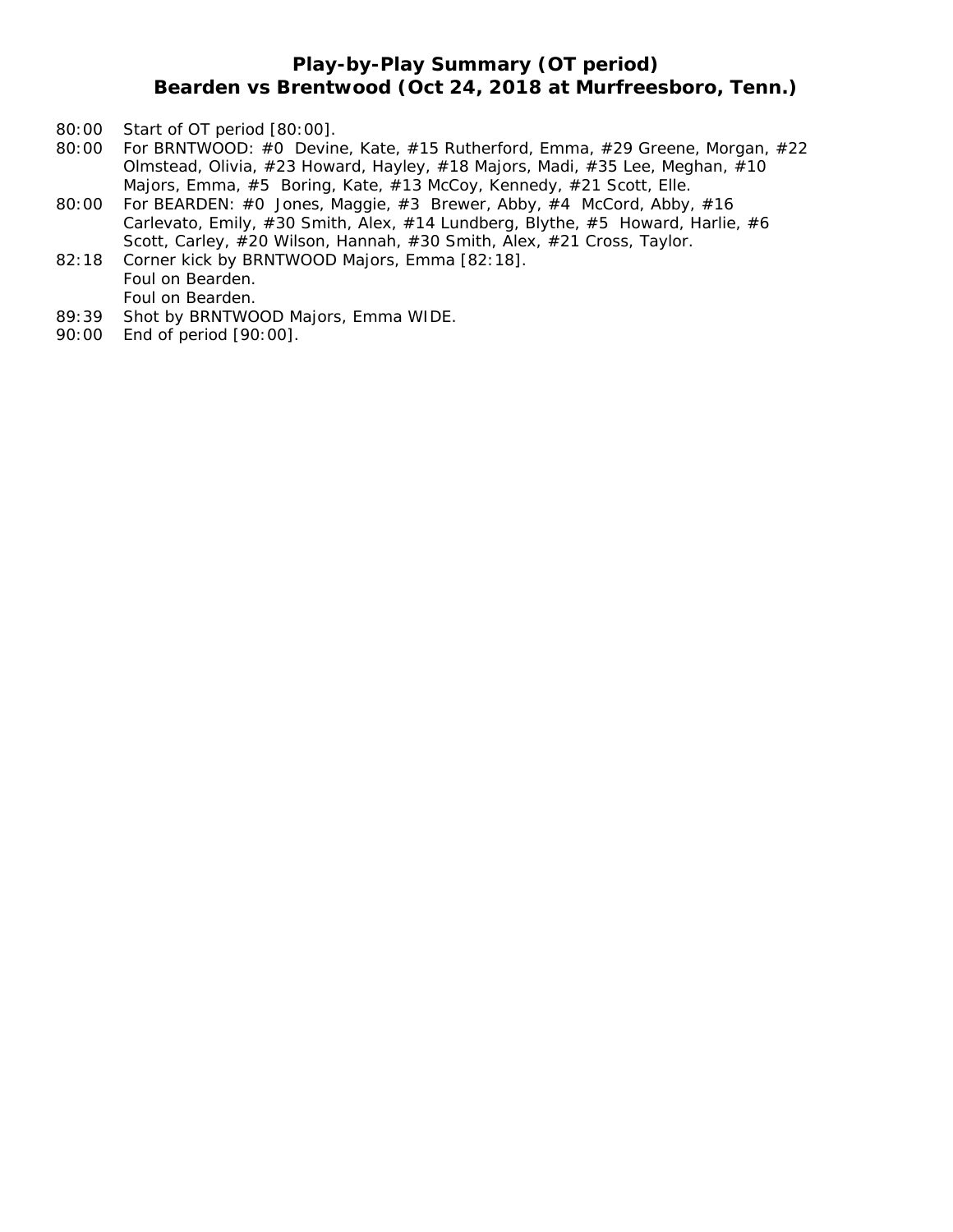## **Play-by-Play Summary (OT2 period) Bearden vs Brentwood (Oct 24, 2018 at Murfreesboro, Tenn.)**

- 90:00 Start of OT2 period [90:00].
- 90:00 BRNTWOOD substitution: Hannah, Haley for Rutherford, Emma. Foul on Bearden.
- 90:39 Yellow card on BEARDEN Cross, Taylor.
- 90:41 BEARDEN substitution: McLaughlin, Zneyah for Cross, Taylor.
- 91:38 Shot by BEARDEN McLaughlin, Zneyah WIDE.
- 93:53 Shot by BRNTWOOD Howard, Hayley, SAVE Jones, Maggie.
- 93:59 Shot by BRNTWOOD McCoy, Kennedy, SAVE Jones, Maggie.
- 94:39 Shot by BRNTWOOD Majors, Madi HIGH.
- 95:04 Offside against Brentwood. Foul on Bearden.
- 99:42 Shot by BEARDEN Smith, Alex, SAVE Devine, Kate.
- 100:00 End of period [100:00].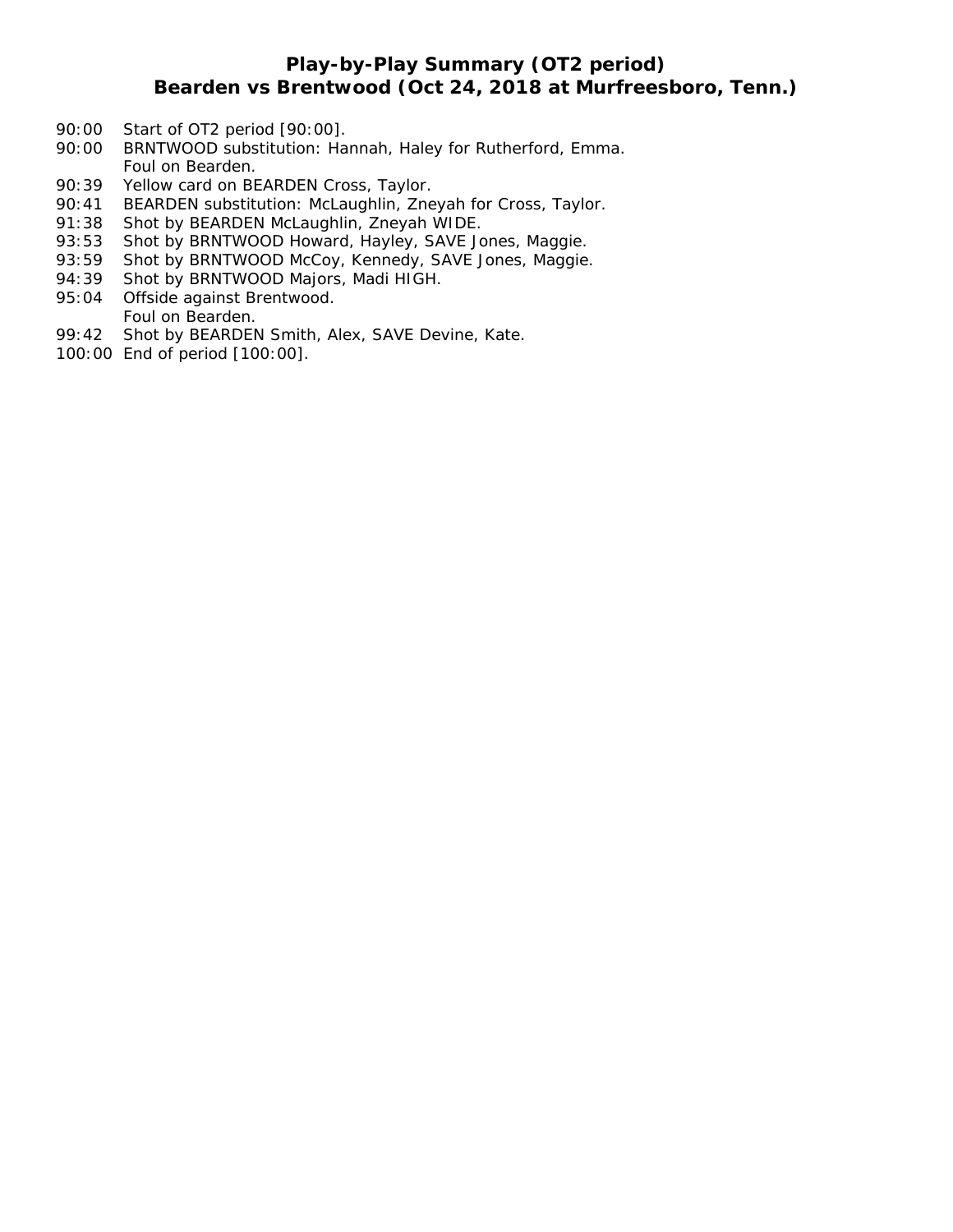# **Play-by-Play Summary (OT3 period) Bearden vs Brentwood (Oct 24, 2018 at Murfreesboro, Tenn.)**

- 105:00 Start of OT3 period [105:00].
- 105:00 BRNTWOOD substitution: Rutherford, Emma for Hannah, Haley.
- 105:32 Yellow card on BEARDEN McLaughlin, Zneyah.
- 105:32 BEARDEN substitution: Cross, Taylor for McLaughlin, Zneyah.
- 105:32 BRNTWOOD substitution: Hannah, Haley for McCoy, Kennedy. Foul on Bearden.
- 108:06 Shot by BRNTWOOD Howard, Hayley WIDE.
- 108:49 Corner kick by BRNTWOOD Greene, Morgan [108:49].
- 109:35 Shot by BRNTWOOD Boring, Kate HIGH.
- 110:00 End of period [110:00].